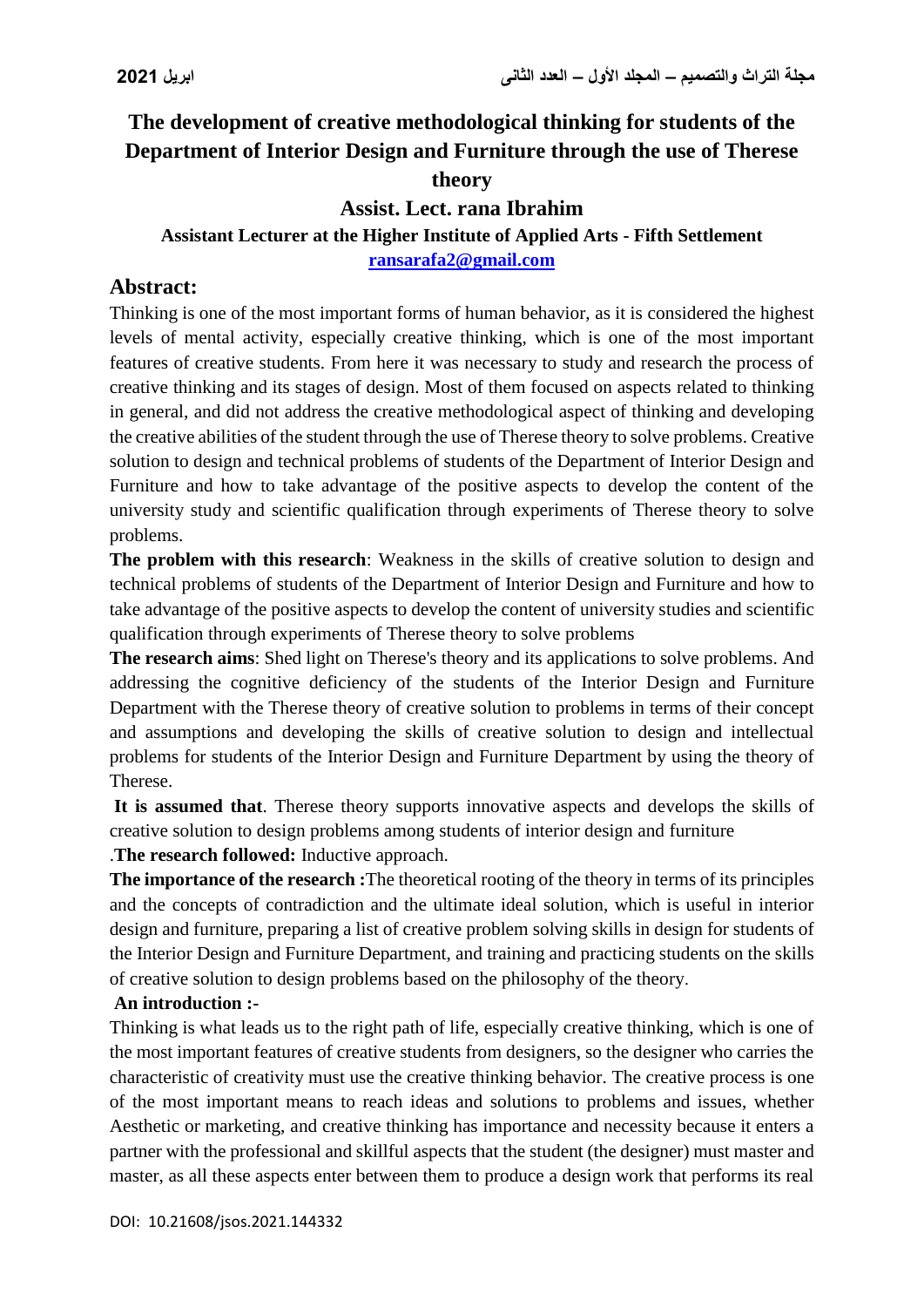action at the level of innovation, perception, understanding and aesthetic discourse. Therefore, the design process is not able to create a design work that is characterized by creation, creativity, innovation, influence and persuasion, if it is not based on the methodological stages of the design process, starting from the definition process and ending with the learning and feedback process, from here it was necessary to study and research the creative thinking process and its stages of design.

# **Keywords:**

Thinking - creative thinking – TRIZ theory

### **Innovative thinking:**

It is the type of thinking that is characterized by a great sensitivity to the perception of problems and a great ability to analyze and evaluate them and perceive the deficiencies and shortcomings in them, and the owner of this type of thinking has a great ability to produce ideas that are distinguished, and the owner of this type of thinking is distinguished by the ability Great on imagining, visualizing, creating, creating new relationships and distinct explanations to understand, express and change reality for the better, and its results are new and not routineThe researcher believes that creative thinking is a "mental process by which the mind organizes a person's experiences and information in a creative way that enables him to access everything new.

### **Creativity:**

It is the ability to imagine or invent new things by synthesizing ideas, modifying them or changing them, that is, it is a type of thinking that aims to discover new and unfamiliar relationships and methods to solve an existing problem. It is a complex and multifaceted human phenomenon, and some consider it the distinguishing feature of man from All other living creatures - Creativity is the renewal of life and it is a social act that has its conditions and is not just an individual gift, it is part of the creation of existence.

### **What is TRIZ theory?**

Swichkov points out that there are many questions regarding Therese's theory Is Therese theory a way to solve problems? Is it science? Is it a systematic method? Is it a toolbox? Are they some of the things that help us break down the barriers between us and creativity? Swichkov provides an answer to all these questions by explaining that Therese's theory has four characteristics:

A - theory in technology

B - Technique to get rid of mental deficiency

C - Technical help in analyzing the formulation of the problem and the creative solution of problems

D - An indicator of systems mapping between psychological functions and designing a specific solution in the field of technology and many sciences Other. In the same context, Nakagua points out that Therese's theory helps to avoid dialectical ways of thinking, and seeks to solve problems by imagining the ultimate ideal solution to be achieved, and resolving the contradictions contained in the problem. Safransky believes that Therese's theory is a systematic, humanistic approach, based on a knowledge base that aims to solve problems creatively. The systematic methodology in this definition refers to those general models that have been studied and analyzed in systems and processes, and the word regular refers to the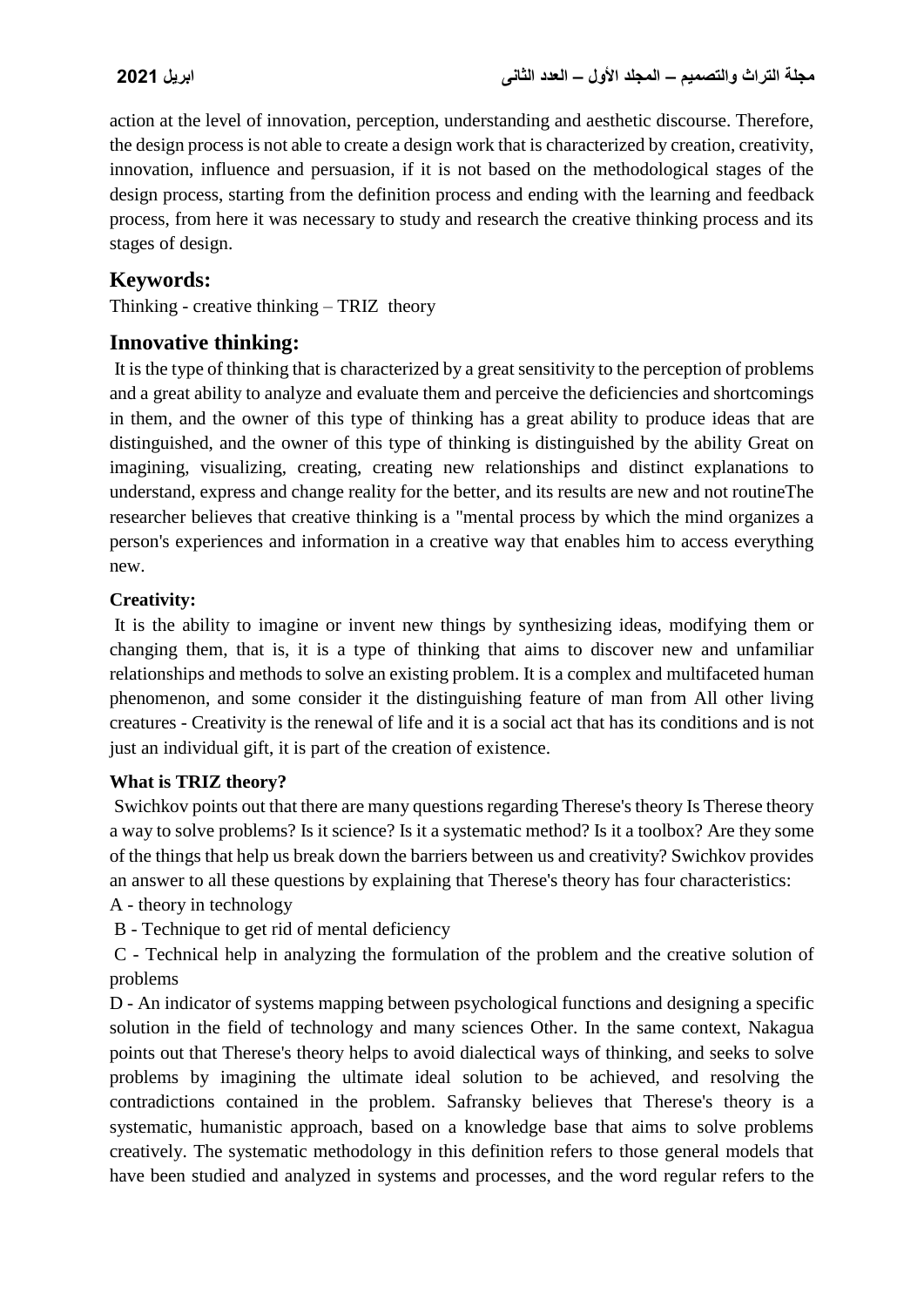presence of a clear path-specific methodology used in solving problems, and the human approach refers to the main goal for which this theory was found, which is the human being. This theory is directed at the human mind with the aim of providing it with the mechanisms that enable it to exploit the maximum of its energies to solve the problems facing it, and this theory is also distinguished by its reliance on a knowledge base as the knowledge related to the tools used in this theory has been derived from a large number of patents in engineering and technical fields Different. It is clear from the previous presentation that Therese's theory is one of the creativity theories that help individuals in reaching creative solutions to various types of problems. However, this theory has a special philosophy that differs from other methods as it relies on launching the creative imagination of individuals, but through principles and concepts Specifics can be drawn from the analysis of human innovations.

Applying some of the creative principles reached by Therese theory on interior and furniture design to solve design problems:

**Principle No. (1) division and division:**



**Principle No. (5) Merging / Linking / Combining:**

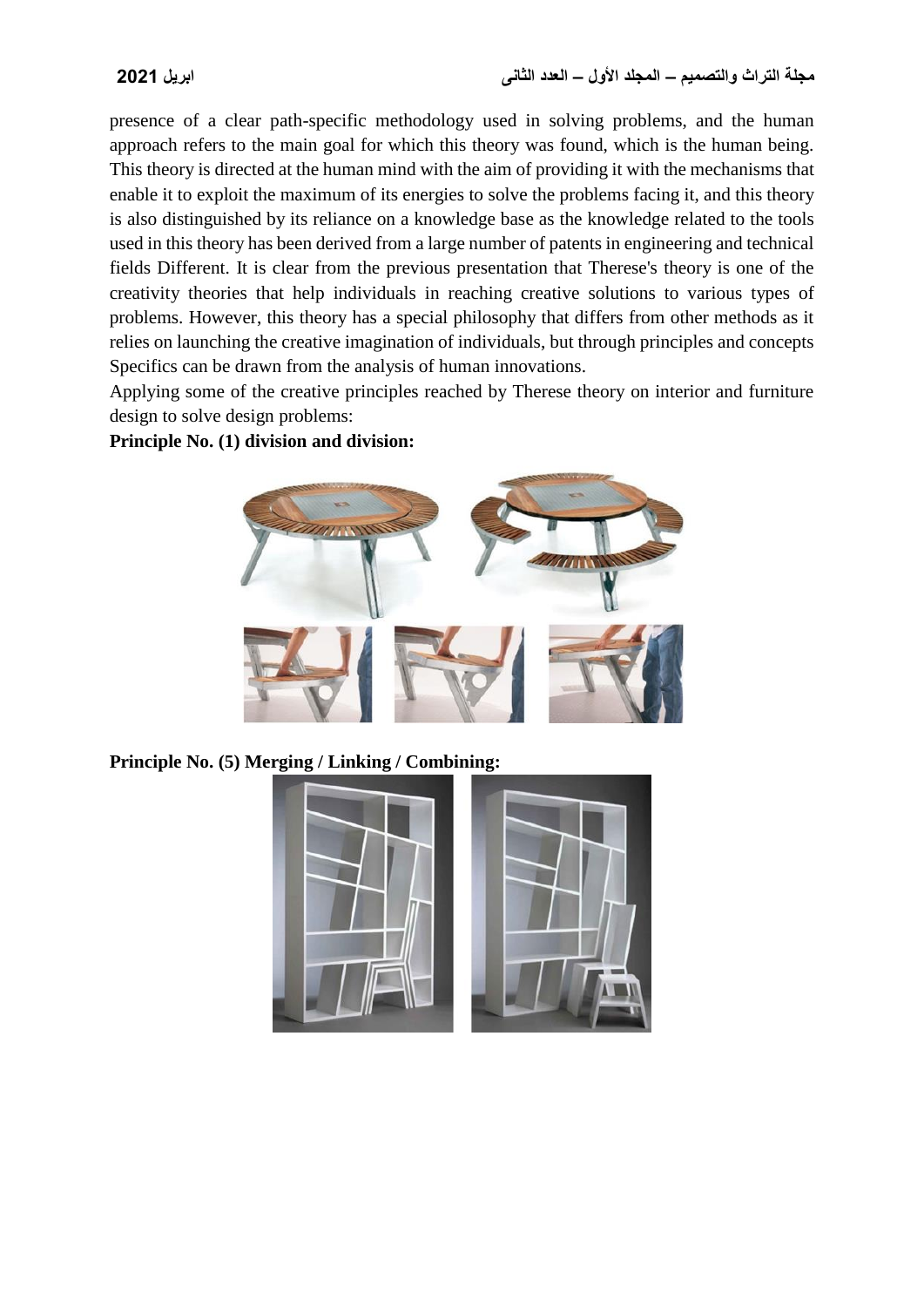**Principle No. (7) spatial containment and overlap:**



# **During the research, these results were achieved:**

Therese theory is considered one of the relatively modern theories in developing creative thinking skills in creative problem solving. This theory has reached forty creative principles and these principles are used to support students to solve various design problems.

- Increasing students' motivation towards creativity and actively dealing with problems.
- Enabling students to use various techniques to solve problems

Developing students' skill in generating ideas and providing original alternatives in solving problems

Developing students' skills in formulating problems, identifying aspects of contradiction, and forming a long-term vision for the desired solutions. Enabling students to develop and implement plans, and increase their awareness of the importance of creativity in various fields

# **References:**

Bent salem,hanan al omran : nazaryt el hal el ebda3y lel moshkelat triz – debono lel tebaa- el ordon – tabaola -2009

Bakr,m.nofal-saleh abo gado : taleem el tafker el nazarya wel tatbyk – oman-dar el maysara-2007

Gyban,omar : estratygyat hadysa fy taleem w talom el tafker – oman – ethraa lel nashr - 2008 Foad,ead khasona : amalytel tafkeer el ebday fy el tasmeem –el olom el ensanya w el egtmaya –mogaled 43 – molhaq 1- 2015

Abd el elah,n erahim:lamahat ama fy el tafkeer el ebdaay – maktabet el malek fahd el watanya – tabaa ola - 2002

Abd elrahman tawfyk:kolna mobdoon w laken – markez el khebrat el mahnya lel edara-2006 Mohamed,abdallah:tanmya el tafkeer el ebtkary lda el mosamem – megalet olom w fnon w drasat w bhoos – gamet helwan - 1999

Shawqy ,galal:el edaa hal hoa moheba fardya – magelt el araby – adad 529 – wezaretel ealam el kwytya 2002

1- Bowyer , D.(2008 ) : Evaluation Of The Effectiveness Of Triz Concepts In Non-Technical Problem Solving Utilizing A Problem Solving Guide . Doctoral Dissertation , Pepperdine University .